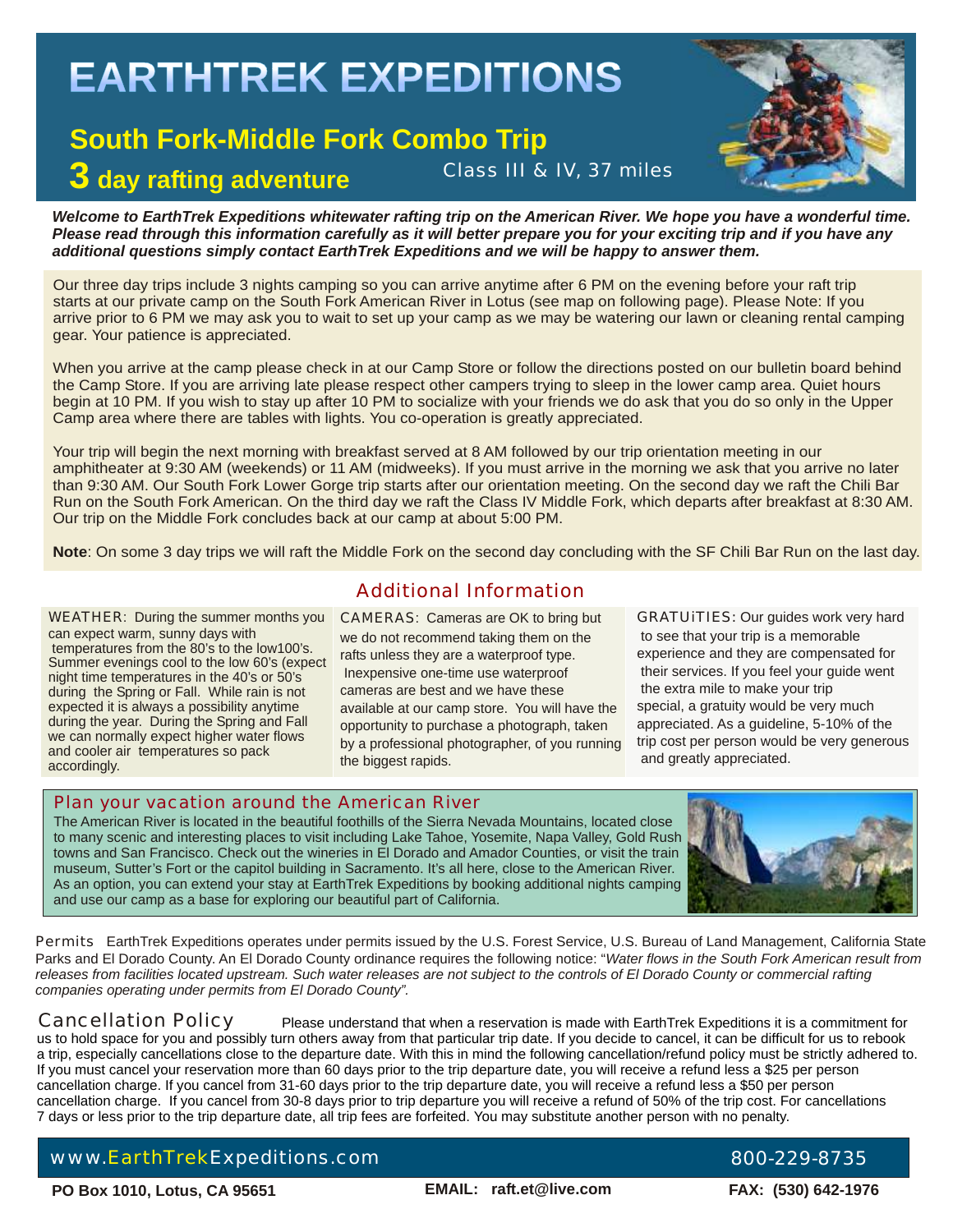# **EARTHTREK EXPEDITIONS EARTHTREK EXPEDITIONS**

# **Driving Directions to the American River**

*All EarthTrek Expeditions trips on the South Fork, Middle Fork and North Fork of the American River meet at our camp in Lotus. Below are directions to our camp.*



*The EarthTrek Parking Lot is located directly behind River Park Village. When you pass through the entrance gate to our lot, turn left. The entrance to our camp is located at the far left end of the parking lot. There are several other rafting companies that share the general area. Please do not park in their lots.*

*PLEASE NOTE: If you have a motorhome you are welcome to park in our lot and sleep in your vehicle but DO NOT USE YOUR GENERATOR from 10 PM to 7 AM.* 

## **EARTHTREK CAMP GPS Coordinates:** 38° 48' 27.0" N 120° 54' 11.0" W



**EARTHTREKEXPEDITIONS.com For more information call 800-229-8735**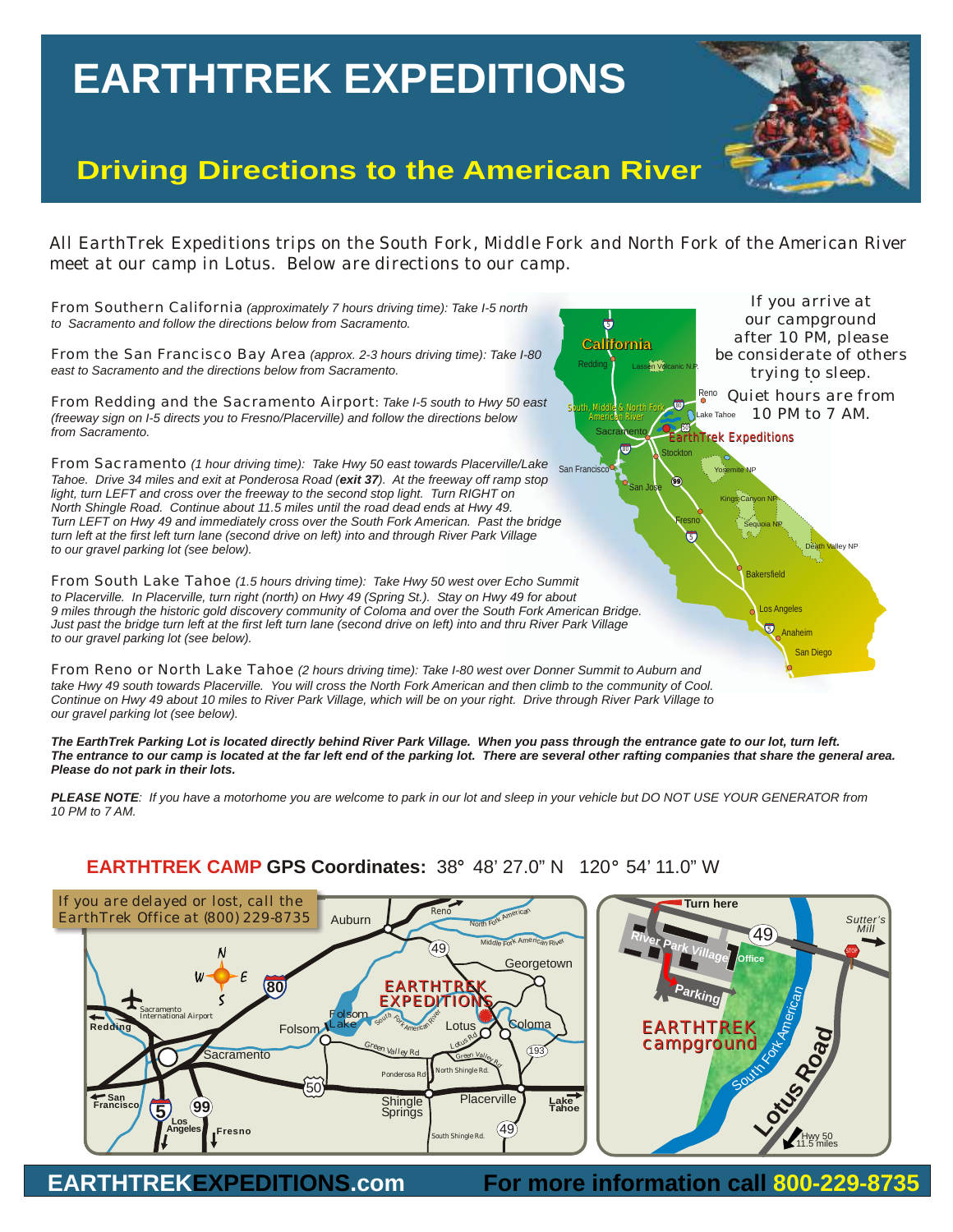# **EARTHTREK EXPEDITIONS EARTHTREK EXPEDITIONS**

# **Checklist of What to Bring**

 **and Optional Rental Camping Gear**



# **Z** Checklist of what to bring

**Following is a list of suggested items to bring on your rafting trip. On overnight trips all of your gear will remain at our South Fork Base Camp. Because gear is never carried on the rafts you are welcome to bring as much as you feel you need.** 

## **While on the river**

- Swim suit or shorts\*
- Proper foot wear that protects your feet just in case you swim. Tennis shoes or wet suit booties\*\* are best. Teva® style sandals\* that securely strap on your feet are OK but they do not give you the best foot protection. Flip-flops or bare feet are not allowed on the river.
- $\Box$  Cap<sup>\*</sup> or visor<sup>\*</sup> with chin strap
- Sunglasses\* with secure headstrap such as Croakies.<sup>®</sup> \*
- Sunscreen\* and lip ointment\*. Warning: do not put sunscreen on forehead or back of legs.

### **If cool or inclement weather is a possibility we recommend the following items**

- Wetsuit\*\* and booties\*\*.
- Polypropylene, wool, capilene or synthetic fleece clothing that will  $\Box$ insulate even when wet.
- **L** Wool socks, hat\* and gloves\*.
- Waterproof rain gear\* or paddle jacket\*\*.

*REMEMBER: Do not wear cotton as it will make you colder when wet.*

### floors have single and double bunk beds sleeping from 2-12 people. You can choose a STANDARD or DELUXE Cabin Tent. Our deluxe cabin tents have a covered terrace and table where you can enjoy a view of the river. Bring or rent a sleeping bag or bring your own linens and blankets and pillows.

Rental Rates **Standard Cabin Tent Deluxe Cabin Tent** Small Cabin Tent (sleeps 1-6) \$40 per night \$60 per night \$60 per night Large Cabin tent (sleeps 1-10) \$50 per night Large Cabin tent (sleeps 1-10)

2 days

Refer to our website for more information about our cabin tents.







### **Wetsuit Rentals** *To keep you warm on cool or inclement days*

 We have wetsuits, spray jackets and wetsuit booties available for rent at our South Fork Camp. We have a large selection<br>available so they do

| available so they do                                                                                                                                                                                                            |                       |         |         |
|---------------------------------------------------------------------------------------------------------------------------------------------------------------------------------------------------------------------------------|-----------------------|---------|---------|
|                                                                                                                                                                                                                                 | Cost per person       | 1 dav   | 2 day   |
| not need to be                                                                                                                                                                                                                  |                       |         |         |
| reserved in advance.                                                                                                                                                                                                            | Wetsuit               | \$10.00 | \$15.00 |
| Items can be rented                                                                                                                                                                                                             | Spray jacket          | \$5.00  | \$7.50  |
| individually or we have a package                                                                                                                                                                                               | Wetsuit booties       | \$5.00  | \$7.50  |
| $\sim$ . The second contract of the second contract of the second contract of the second contract of the second contract of the second contract of the second contract of the second contract of the second contract of the sec | Package (all 3 items) | \$15.00 | \$20.00 |

individually or w rate that includes all three items.

# **www.earthtrekexpeditions.com 800-229-8735**

**Mailing Address: PO Box 1010, Lotus, CA 95651 Email: raft.et@live.com FAX: (530) 642-1976**

## **Camp items on overnight trips**

- Sleeping Bag\*\*, cot\*\* or foam sleeping pad\*\*  $\Box$ Tent \*\*(small backpacking style best) Lantern\*\* or Flashlight\* with extra batteries Extra dry clothes for after rafting (souvenir EarthTrek T-shirt\*)
- Sweater or jacket
- $\Box$  Towel\*
- Toiletries (soap\*, tooth brush\*, toothpaste\*, etc. )

## **Optional items on overnight trips**

- *Musical instrument, games, books, etc. No loud radios or tape players please.*
- *Fishing gear with California license.*
- *Folding camp chairs\*\**
- *Pillow\**

**Note: Items marked with an asterisk can be rented \*\* from EarthTrek (see below) or purchased \* at the EarthTrek Camp Store.**

# CABIN TENTS Our large cabin tents on trex® deck DOME TENTS, SLEEPING BAGS, **FOAM SLEEPING PADS, COTS**

Our roomy dome tents are set up when you arrive and each sleep 1-4 people in 2 available sizes. Our foam sleeping pads or large cots will provide you a comfortable nights sleep. Our sleeping bags come with a freshly laundered zip-in cloth liner.



NEW Deluxe dome tents on a raised deck at the rivers edge giving you a spectacular and private view of the American River. Includes 2 comfortable extra large futon sleeping pads.

**Rates are per night.**

| Large 1-2 person dome tent \$10 per night per tent                              |  |
|---------------------------------------------------------------------------------|--|
| Extra-Large 3-4 person dome tent \$15 per night per tent                        |  |
| Deluxe Dome Tent on deck \$40 per night per tent                                |  |
| Foam Sleeping Pad \$5 per night per pad                                         |  |
|                                                                                 |  |
| <b>Sleeping Bag with liner</b> \$10 per night per sleeping bag                  |  |
| Lawn chairs, lanterns and hammock rentals are also available in our camp store. |  |
|                                                                                 |  |

*Note: Cabin tents, dome tents, cots, foam pads and sleeping bags must be reserved and paid for prior to arrival. Credit cards accepted. Call the EarthTrek Office to reserve and pay for rental items.*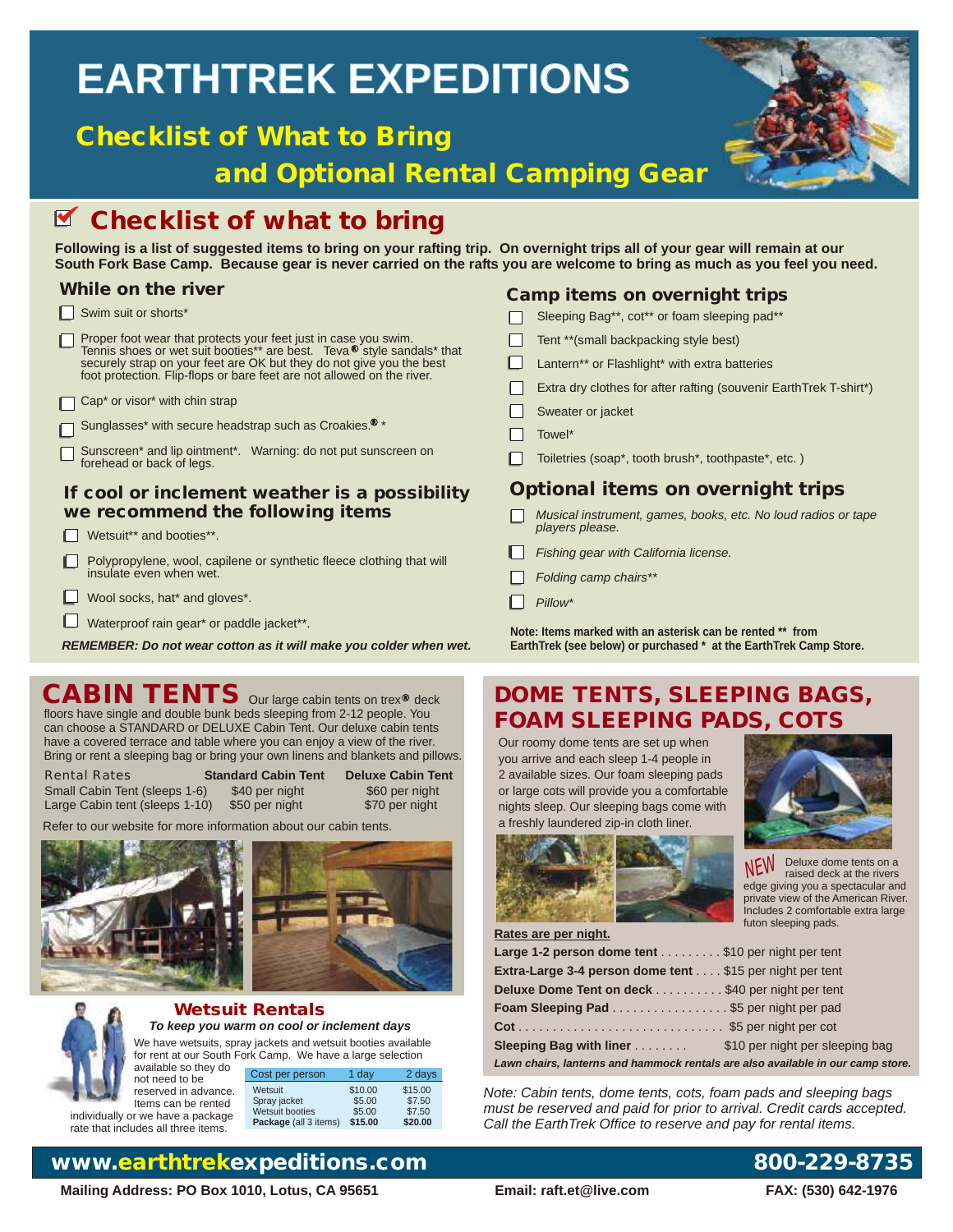# EarthTrek Expeditions

*Whitewater Rafting Adventures*

*PO Box 1010, 7308 Highway 49, Lotus, CA 95651 (530) 642-1900 (800) 229-8735 FAX (530) 642-1976*

IMPORTANT Please fill out and return this form to **EarthTrek Expeditions.** This information is very helpful to us so please have everyone in your party complete this form. Thank you.

# PLEASE PRINT CLEARLY

| *Required information for minors, optional for adults |                        | ** This information is important to assure proper floatation device sizes and<br>wet suit sizes when weather and water conditions warrant their use. |
|-------------------------------------------------------|------------------------|------------------------------------------------------------------------------------------------------------------------------------------------------|
|                                                       | Additional Information |                                                                                                                                                      |

**MEDICAL INFORMATION** Please describe any medical or physical condition which might affect your health, safety or ability to participate. \_\_\_\_\_\_\_\_\_\_\_\_\_ \_\_\_\_\_\_\_\_\_\_\_\_\_\_\_\_\_\_\_\_\_\_\_\_\_\_\_\_\_\_\_\_\_\_\_\_\_\_\_\_\_\_\_\_\_\_\_\_\_\_\_\_\_\_\_\_\_\_\_\_\_\_\_\_\_\_\_\_\_\_\_\_\_\_\_\_\_\_\_\_\_\_\_\_\_\_\_ Are you allergic to bee stings, foods or medications? The ves, describe In case of emergency, contact **DIETARY INFORMATION** Do you have any dietary restrictions or concerns. If yes, describe \_\_\_\_\_\_\_\_\_\_\_\_\_\_\_\_\_\_\_\_\_\_\_\_\_\_\_\_\_\_\_\_\_\_\_\_\_\_\_\_\_\_\_\_\_\_\_\_\_\_\_\_\_\_\_\_\_\_\_\_\_\_\_\_\_\_\_\_\_\_\_\_\_\_\_\_\_\_\_\_\_\_\_\_\_\_\_\_\_\_\_\_\_\_\_\_\_\_\_\_\_\_\_\_\_\_\_\_\_\_\_\_\_\_ **OTHER INFORMATION** Do you have any other considerations, such as quide requests, birthdays in your group, etc.? \_\_\_\_\_\_\_\_\_\_\_\_\_\_\_\_\_\_\_\_\_\_\_\_\_\_\_\_\_\_\_\_\_\_\_\_\_\_\_\_\_\_\_\_\_\_\_\_\_\_\_\_\_\_\_\_\_\_\_\_\_\_\_\_\_\_\_\_\_\_\_\_\_\_\_\_\_\_\_\_\_\_\_\_\_\_\_\_\_\_\_\_\_\_\_\_\_\_\_\_\_\_\_\_\_\_\_\_\_\_\_\_\_\_

# CANCELLATIONS and REFUNDS

Please understand that when a reservation is made with EarthTrek Expeditions, it is a commitment for us to hold space for you and possibly turn others away from that particular trip date. If you decide to cancel it can be difficult for us to rebook a trip, especially cancellations close to the departure date. With this in mind the following cancellation/ refund policy must be strictly adhered to.

**If you must cancel your reservation more than 60 days prior to trip departure you will receive a refund of 50% of the required trip deposit. For cancellations 7 days or less prior to trip departure, all trip fees are forfeited. You may substitute another person with no penalty. If you must cancel your reservation more than 60 days prior to the trip departure date, you will receive a refund less a \$25 per person cancellation charge. If you cancel from 31-60 days prior to the trip departure date, you will receive a refund less a \$50 per person cancellation charge.** 

Short term trip cancellation insurance will protect you in case you need to cancel due to illness or a medical emergency. Insurance applications are available on line at www.travelguard.com

# PLEASE READ AND SIGN OTHER SIDE